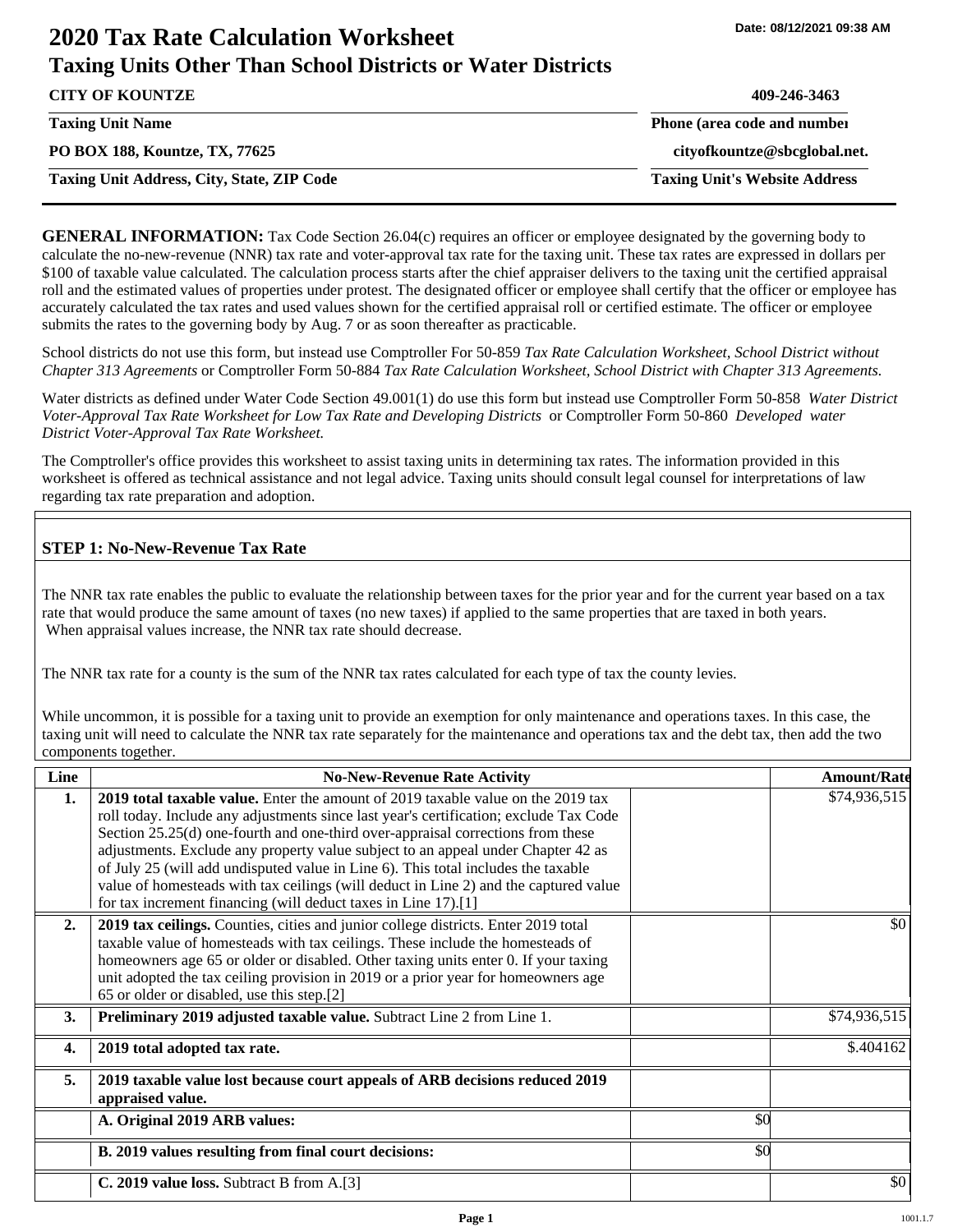| Line | <b>No-New-Revenue Rate Activity</b>                                                                                                                                                                                                                                                                                                                                                                                                                                                |                 | <b>Amount/Rate</b> |
|------|------------------------------------------------------------------------------------------------------------------------------------------------------------------------------------------------------------------------------------------------------------------------------------------------------------------------------------------------------------------------------------------------------------------------------------------------------------------------------------|-----------------|--------------------|
| 6.   | 2019 taxable value subject to an appeal under Chapter 42, as of July 25.                                                                                                                                                                                                                                                                                                                                                                                                           |                 |                    |
|      | A. 2019 ARB certified value:                                                                                                                                                                                                                                                                                                                                                                                                                                                       | $\theta$        |                    |
|      | B. 2019 disputed value:                                                                                                                                                                                                                                                                                                                                                                                                                                                            | $\Omega$        |                    |
|      | C. 2019 undisputed value Subtract B from A.[4]                                                                                                                                                                                                                                                                                                                                                                                                                                     |                 | $\mathbf{0}$       |
| 7.   | 2019 Chapter 42-related adjusted values. Add Line 5 and 6                                                                                                                                                                                                                                                                                                                                                                                                                          |                 | $\overline{0}$     |
| 8.   | 2019 taxable value, adjusted for court-ordered reductions. Add Lines 3 and 7                                                                                                                                                                                                                                                                                                                                                                                                       |                 | \$74,936,515       |
| 9.   | 2019 taxable value of property in territory the taxing unit deannexed after Jan.<br>1, 2019. Enter the 2019 value of property in deannexed territory.[5]                                                                                                                                                                                                                                                                                                                           |                 | \$0                |
| 10.  | 2019 taxable value lost because property first qualified for an exemption in<br>2020. If the taxing unit increased an original exemption, use the difference between<br>the original exempted amount and the increased exempted amount. Do not include<br>value lost due to freeport, goods-in-transit, temporary disaster exemptions. Note<br>that lowering the amount or percentage of an existing exemption in 2020 does not<br>create a new exemption or reduce taxable value. |                 |                    |
|      | A. Absolute exemptions. Use 2019 market value:                                                                                                                                                                                                                                                                                                                                                                                                                                     | $\overline{50}$ |                    |
|      | B. Partial exemptions. 2020 exemption amount or 2020 percentage exemption<br>times 2019 value:                                                                                                                                                                                                                                                                                                                                                                                     | \$481,770       |                    |
|      | C. Value loss. Add A and B.[6]                                                                                                                                                                                                                                                                                                                                                                                                                                                     |                 | \$481,770          |
| 11.  | 2019 taxable value lost because property first qualified for agricultural<br>appraisal (1-d or 1-d-1), timber appraisal, recreational/scenic appraisal or<br>public access airport special appraisal in 2020. Use only properties that qualified<br>in 2020 for the first time; do not use properties that qualified in 2019.                                                                                                                                                      |                 |                    |
|      | A. 2019 market value:                                                                                                                                                                                                                                                                                                                                                                                                                                                              | \$0             |                    |
|      | B. 2020 productivity or special appraised value:                                                                                                                                                                                                                                                                                                                                                                                                                                   | \$0             |                    |
|      | C. Value loss. Subtract B from A.[7]                                                                                                                                                                                                                                                                                                                                                                                                                                               |                 | $\overline{50}$    |
| 12.  | Total adjustments for lost value. Add Lines 9, 10C and 11C.                                                                                                                                                                                                                                                                                                                                                                                                                        |                 | \$481,770          |
| 13.  | Adjusted 2019 taxable value. Subtract Line 12 from Line 8                                                                                                                                                                                                                                                                                                                                                                                                                          |                 | \$74,454,745       |
| 14.  | Adjusted 2019 total levy. Multiply Line 4 by Line 13 and divide by \$100                                                                                                                                                                                                                                                                                                                                                                                                           |                 | \$300,917          |
| 15.  | Taxes refunded for years preceding tax year 2019. Enter the amount of taxes<br>refunded by the district for tax years preceding tax year 2019. Types of refunds<br>include court decisions, Tax Code Section 25.25(b) and (c) corrections and Tax<br>Code Section 31.11 payment errors. Do not include refunds for tax year 2019. This<br>line applies only to tax years preceding tax year 2019.[8]                                                                               |                 | \$1,776            |
| 16.  | Taxes in tax increment financing (TIF) for tax year 2019 Enter the amount of<br>taxes paid into the tax increment fund for a reinvestment zone as agreed by the<br>taxing unit. If the taxing unit has no 2020 captured appraised value in Line 18D,<br>enter $0.9$ ]                                                                                                                                                                                                              |                 | \$0                |
| 17.  | Adjusted 2019 levy with refunds and TIF adjustment. Add Lines 14, and 15,<br>subtract Line 16.[10]                                                                                                                                                                                                                                                                                                                                                                                 |                 | \$302,693          |
| 18.  | Total 2020 taxable value on the 2020 certified appraisal roll today. This value<br>includes only certified values or certified estimate of values and includes the total<br>taxable value of homesteads with tax ceilings (will deduct in Line 20). These<br>homesteads include homeowners age 65 or older or disabled.[11]                                                                                                                                                        |                 |                    |
|      | A. Certified values:                                                                                                                                                                                                                                                                                                                                                                                                                                                               | \$82,027,141    |                    |
|      | B. Counties: Include railroad rolling stock values certified by the Comptroller's<br>office.                                                                                                                                                                                                                                                                                                                                                                                       | \$0             |                    |
|      | C. Pollution control and energy storage system exemption: Deduct the value of<br>property exempted for the current tax year for the first time as pollution control or<br>energy storage system property                                                                                                                                                                                                                                                                           | \$0             |                    |
|      | D. Tax increment financing: Deduct the 2020 captured appraised value of<br>property taxable by a taxing unit in a tax increment financing zone for which the<br>2020 taxes will be deposited into the tax increment fund. Do not include any new                                                                                                                                                                                                                                   | \$0             |                    |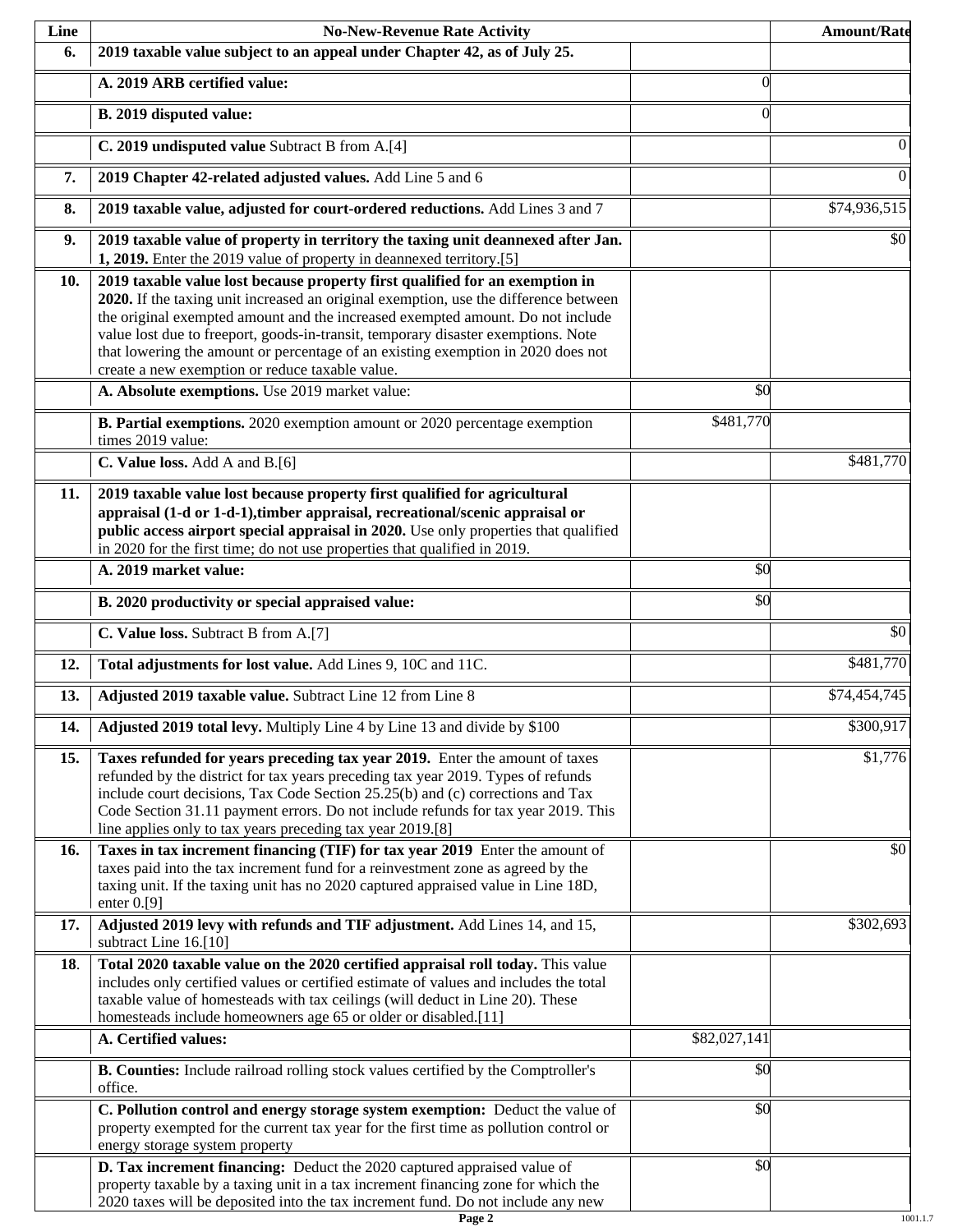| Line       |                                                                                                                                                                                                                                                                                                                                                                                                                                                                                                                                                                                                                                                                                                                                                        | <b>No-New-Revenue Rate Activity</b> |           | <b>Amount/Rate</b> |
|------------|--------------------------------------------------------------------------------------------------------------------------------------------------------------------------------------------------------------------------------------------------------------------------------------------------------------------------------------------------------------------------------------------------------------------------------------------------------------------------------------------------------------------------------------------------------------------------------------------------------------------------------------------------------------------------------------------------------------------------------------------------------|-------------------------------------|-----------|--------------------|
|            | property value that will be included in Line 23 below.[12]                                                                                                                                                                                                                                                                                                                                                                                                                                                                                                                                                                                                                                                                                             |                                     |           |                    |
|            | E. Total 2020 value Add A and B, then subtract C and D                                                                                                                                                                                                                                                                                                                                                                                                                                                                                                                                                                                                                                                                                                 |                                     |           | \$82,027,141       |
| 19.        | Total value of properties under protest or not included on certified appraisal<br>roll.[13]                                                                                                                                                                                                                                                                                                                                                                                                                                                                                                                                                                                                                                                            |                                     |           |                    |
|            | A. 2020 taxable value of properties under protest The chief appraiser certifies a<br>list of properties still under ARB protest. The list shows the appraisal district's<br>value and the taxpayer's claimed value, if any, or an estimate of the value if the<br>taxpayer wins. For each of the properties under protest, use the lowest of these<br>values. Enter the total value under protest.[14]                                                                                                                                                                                                                                                                                                                                                 |                                     | \$439,460 |                    |
|            | B. 2020 value of properties not under protest or included on certified appraisal<br>roll. The chief appraiser gives taxing units a list of those taxable properties that the<br>chief appraiser knows about but are not included in the appraisal roll certification.<br>These properties also are not on the list of properties that are still under protest. On<br>this list of properties, the chief appraiser includes the market value, appraised value<br>and exemptions for the preceding year and a reasonable estimate of the market<br>value, appraised value and exemptions for the current year. Use the lower market,<br>appraised or taxable value (as appropriate). Enter the total value of property not on<br>the certified roll.[15] |                                     | \$0       |                    |
|            | C. Total value under protest or not certified. Add A and B.                                                                                                                                                                                                                                                                                                                                                                                                                                                                                                                                                                                                                                                                                            |                                     |           | \$439,460          |
| 20.        | 2020 tax ceilings. Counties, cities and junior colleges enter 2020 total taxable value<br>of homesteads with tax ceilings. These include the homesteads of homeowners age<br>65 or older or disabled. Other taxing units enter 0. If your taxing unit adopted the<br>tax ceiling provision in 2019 or a prior year for homeowners age 65 or older or<br>disabled, use this step.[16]                                                                                                                                                                                                                                                                                                                                                                   |                                     |           | \$0                |
| 21.        | 2020 total taxable value. Add Lines 18E and 19C. Subtract Line 20C.[17]                                                                                                                                                                                                                                                                                                                                                                                                                                                                                                                                                                                                                                                                                |                                     |           | \$82,466,601       |
| 22.        | Total 2020 taxable value of properties in territory annexed after Jan. 1, 2019.<br>Include both real and personal property. Enter the 2020 value of property in<br>territory annexed.[18]                                                                                                                                                                                                                                                                                                                                                                                                                                                                                                                                                              |                                     |           | \$0                |
| 23.        | Total 2020 taxable value of new improvements and new personal property<br>located in new improvements. New means the item was not on the appraisal roll in<br>2019. An improvement is a building, structure, fixture or fence erected on or affixed<br>to land. New additions to existing improvements may be included if the appraised<br>value can be determined. New personal property in a new improvement must have<br>been brought into the taxing unit after Jan. 1, 2019 and be located in a new<br>improvement. New improvements <b>do</b> include property on which a tax abatement                                                                                                                                                          |                                     |           | \$2,204,900        |
| 24.        | agreement has expired for 2020.[19]<br>Total adjustments to the 2020 taxable value. Add Lines 22 and 23.                                                                                                                                                                                                                                                                                                                                                                                                                                                                                                                                                                                                                                               |                                     |           | \$2,204,900        |
| 25.        | Adjusted 2020 taxable value. Subtract Line 24 from Line 21.                                                                                                                                                                                                                                                                                                                                                                                                                                                                                                                                                                                                                                                                                            |                                     |           | \$80,261,701       |
|            |                                                                                                                                                                                                                                                                                                                                                                                                                                                                                                                                                                                                                                                                                                                                                        |                                     |           |                    |
| 26.<br>27. | 2020 NNR tax rate. Divide Line 17 by Line 25 and multiply by \$100.[20]<br><b>COUNTIES ONLY.</b> Add together the NNR tax rates for each type of tax the<br>county levies. The total is the 2020 county NNR tax rate.[21]                                                                                                                                                                                                                                                                                                                                                                                                                                                                                                                              |                                     |           | \$.377132/\$100    |
|            | [1]Tex. Tax Code Section                                                                                                                                                                                                                                                                                                                                                                                                                                                                                                                                                                                                                                                                                                                               | [2] Tex. Tax Code Section           |           |                    |
|            | [3]Tex. Tax Code Section                                                                                                                                                                                                                                                                                                                                                                                                                                                                                                                                                                                                                                                                                                                               | [4] Tex. Tax Code Section           |           |                    |
|            | [5] Tex. Tax Code Section                                                                                                                                                                                                                                                                                                                                                                                                                                                                                                                                                                                                                                                                                                                              | [6]Tex. Tax Code Section            |           |                    |
|            | [7] Tex. Tax Code Section                                                                                                                                                                                                                                                                                                                                                                                                                                                                                                                                                                                                                                                                                                                              | [8] Tex. Tax Code Section           |           |                    |
|            | [9]Tex. Tax Code Section                                                                                                                                                                                                                                                                                                                                                                                                                                                                                                                                                                                                                                                                                                                               | [10]Tex. Tax Code Section           |           |                    |
|            | [11] Tex. Tax Code Section                                                                                                                                                                                                                                                                                                                                                                                                                                                                                                                                                                                                                                                                                                                             | [12] Tex. Tax Code Section          |           |                    |
|            | [13] Tex. Tax Code Section                                                                                                                                                                                                                                                                                                                                                                                                                                                                                                                                                                                                                                                                                                                             | [14] Tex. Tax Code Section          |           |                    |
|            | [15] Tex. Tax Code Section                                                                                                                                                                                                                                                                                                                                                                                                                                                                                                                                                                                                                                                                                                                             | [16] Tex. Tax Code Section          |           |                    |
|            | [17] Tex. Tax Code Section                                                                                                                                                                                                                                                                                                                                                                                                                                                                                                                                                                                                                                                                                                                             | [18] Tex. Tax Code Section          |           |                    |
|            | [19]Tex. Tax Code Section                                                                                                                                                                                                                                                                                                                                                                                                                                                                                                                                                                                                                                                                                                                              | [20]Tex. Tax Code Section           |           |                    |

**[21]Tex. Tax Code Section**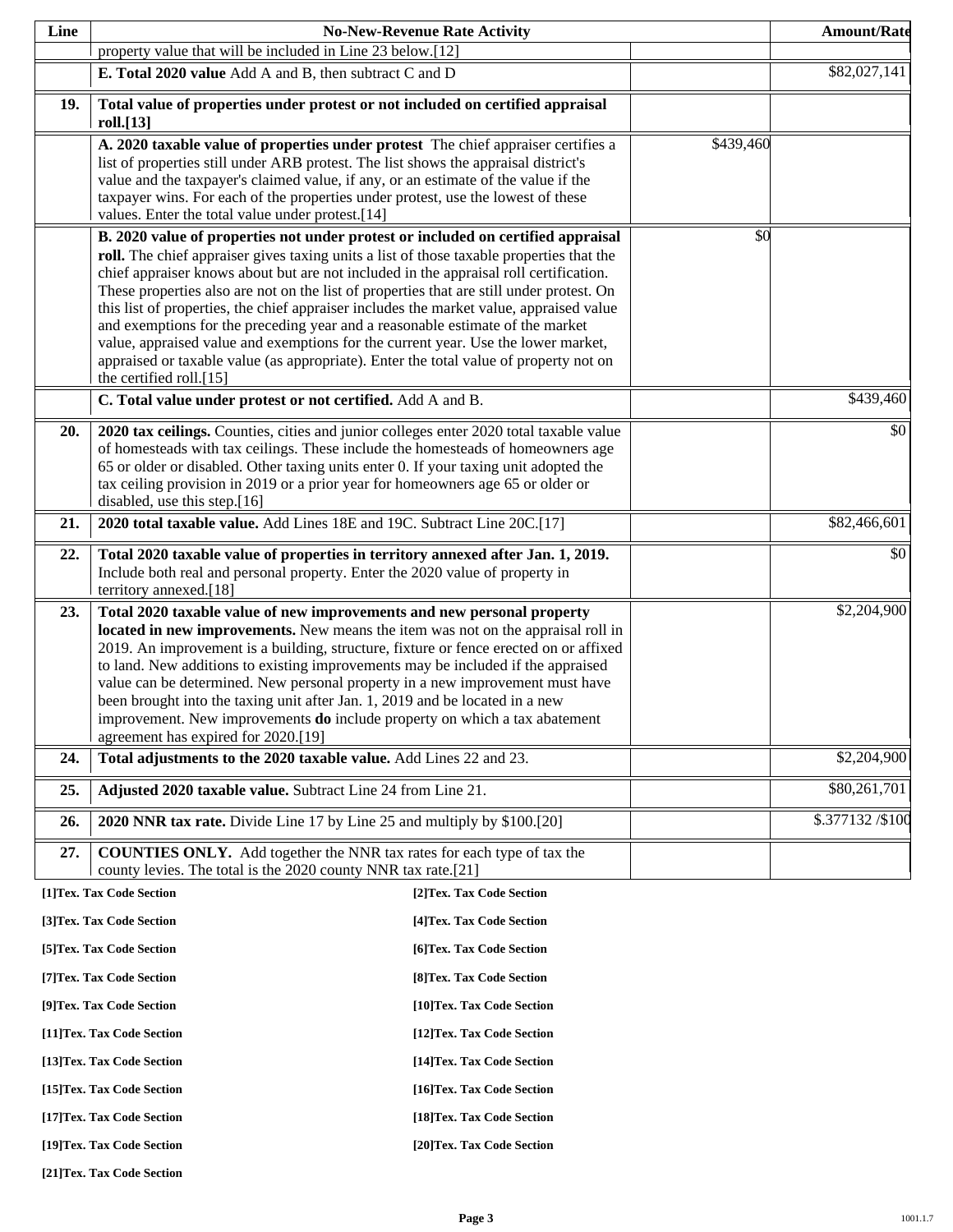## STEP 2: Voter-Approval Tax Rate

The voter-approval tax rate is the highest tax rate that a taxing unit may adopt without holding an election to seek voter approval of the rate. The voter-approval tax rate is split into two separate rates:

1. **Maintenance and Operations (M&O) Tax Rate:** The M&O portion is the tax rate that is needed to raise the same amount of taxes that the taxing unit levied in the prior year plus the applicable percentage allowed by law. This rate accounts for such things as salaries, utilities and day-to-day operations.

2. **Debt Rate:** The debt rate includes the debt service necessary to pay the taxing unit's debt payments in the coming year. This rate accounts for principal and interest on bonds and other debt secured by property tax revenue.

The voter-approval tax rate for a county is the sum of the voter-approval tax rates calculated for each type of tax the county levies. In most cases the voter-approval tax rate exceeds the no-new-revenue tax rate, but occasionally decreases in a taxing unit's debt service will cause the NNR tax rate to be higher than the voter-approval tax rate.

| Line | <b>Voter Approval Tax Rate Activity</b>                                                                                                                                                                                                                                                                                                                                                                                                                                                                                                                                                                                                                                        |                | <b>Amount/Rate</b> |
|------|--------------------------------------------------------------------------------------------------------------------------------------------------------------------------------------------------------------------------------------------------------------------------------------------------------------------------------------------------------------------------------------------------------------------------------------------------------------------------------------------------------------------------------------------------------------------------------------------------------------------------------------------------------------------------------|----------------|--------------------|
| 28.  | 2019 M&O tax rate. Enter the 2019 M&O tax rate.                                                                                                                                                                                                                                                                                                                                                                                                                                                                                                                                                                                                                                |                | \$.108664          |
| 29.  | 2019 taxable value, adjusted for actual and potential court-ordered<br>adjustments. Enter the amount in Line 8 of the No-New-Revenue Tax Rate<br>Worksheet.                                                                                                                                                                                                                                                                                                                                                                                                                                                                                                                    |                | 74,936,515         |
| 30.  | Total 2019 M&O levy. Multiply Line 28 by Line 29 and divide by 100.                                                                                                                                                                                                                                                                                                                                                                                                                                                                                                                                                                                                            |                | 81,429             |
| 31.  | Adjusted 2019 levy for calculating NNR M&O rate.                                                                                                                                                                                                                                                                                                                                                                                                                                                                                                                                                                                                                               |                |                    |
|      | A. 2019 sales tax specifically to reduce property taxes. For cities, counties and<br>hospital districts, enter the amount of additional sales tax collected and spent on<br>M&O expenses in 2019, if any. Other taxing units, enter 0. Counties must exclude<br>any amount that was spent for economic development grants from the amount of<br>sales tax spent.                                                                                                                                                                                                                                                                                                               | 165,757        |                    |
|      | B. M&O taxes refunded for years preceding tax year 2019. Enter the amount of<br>M&O taxes refunded in the preceding year for taxes before that year. Types of<br>refunds include court decisions, Tax Code Section 25.25(b) and (c) corrections and<br>Tax Code Section 31.11 payment errors. Do not include refunds for tax year 2019.<br>This line applies only to tax years preceding tax year 2019.                                                                                                                                                                                                                                                                        | 477            |                    |
|      | C. 2019 taxes in TIF: Enter the amount of taxes paid into the tax increment fund<br>for a reinvestment zone as agreed by the taxing unit. If the taxing unit has no 2020<br>captured appraised value in Line 18D, enter 0.                                                                                                                                                                                                                                                                                                                                                                                                                                                     | 0              |                    |
|      | D. 2019 transferred function: If discontinuing all of a department, function or<br>activity and transferring it to another taxing unit by written contract, enter the<br>amount spent by the taxing unit discontinuing the function in the 12 months<br>preceding the month of this calculation. If the taxing unit did not operate this<br>function for this 12-month period, use the amount spent in the last full fiscal year in<br>which the taxing unit operated the function. The taxing unit discontinuing the<br>function will subtract this amount in E below. The taxing unit receiving the function<br>will add this amount in E below. Other taxing units enter 0. | $\left($       |                    |
|      | E. 2019 M&O levy adjustments. Add A and B, then subtract C. For taxing unit<br>with D, subtract if discontinuing function and add if receiving function                                                                                                                                                                                                                                                                                                                                                                                                                                                                                                                        | 166,234        |                    |
|      | F. Add Line 30 to 31E.                                                                                                                                                                                                                                                                                                                                                                                                                                                                                                                                                                                                                                                         |                | 247,663            |
| 32.  | Adjusted 2020 taxable value. Enter the amount in Line 25 of the No-New-<br>Revenue Tax Rate Worksheet.                                                                                                                                                                                                                                                                                                                                                                                                                                                                                                                                                                         |                | 80,261,701         |
| 33.  | 2020 NNR M&O rate (unadjusted) Divide Line 31F by Line 32 and multiply by<br>\$100.                                                                                                                                                                                                                                                                                                                                                                                                                                                                                                                                                                                            |                | 0.308569           |
| 34.  | Rate adjustment for state criminal justice mandate.[23]                                                                                                                                                                                                                                                                                                                                                                                                                                                                                                                                                                                                                        |                |                    |
|      | A. 2020 state criminal justice mandate. Enter the amount spent by a county in the<br>previous 12 months providing for the maintenance and operation cost of keeping<br>inmates in county-paid facilities after they have been sentenced. Do not include any<br>state reimbursement received by the county for the same purpose.                                                                                                                                                                                                                                                                                                                                                | $\Omega$       |                    |
|      | <b>B. 2019 state criminal justice mandate</b> Enter the amount spent by a county in the<br>12 months prior to the previous 12 months providing for the maintenance and<br>operation cost of keeping inmates in county-paid facilities after they have been<br>sentenced. Do not include any state reimbursement received by the county for the<br>same purpose. Enter zero if this is the first time the mandate applies                                                                                                                                                                                                                                                       | $\overline{0}$ |                    |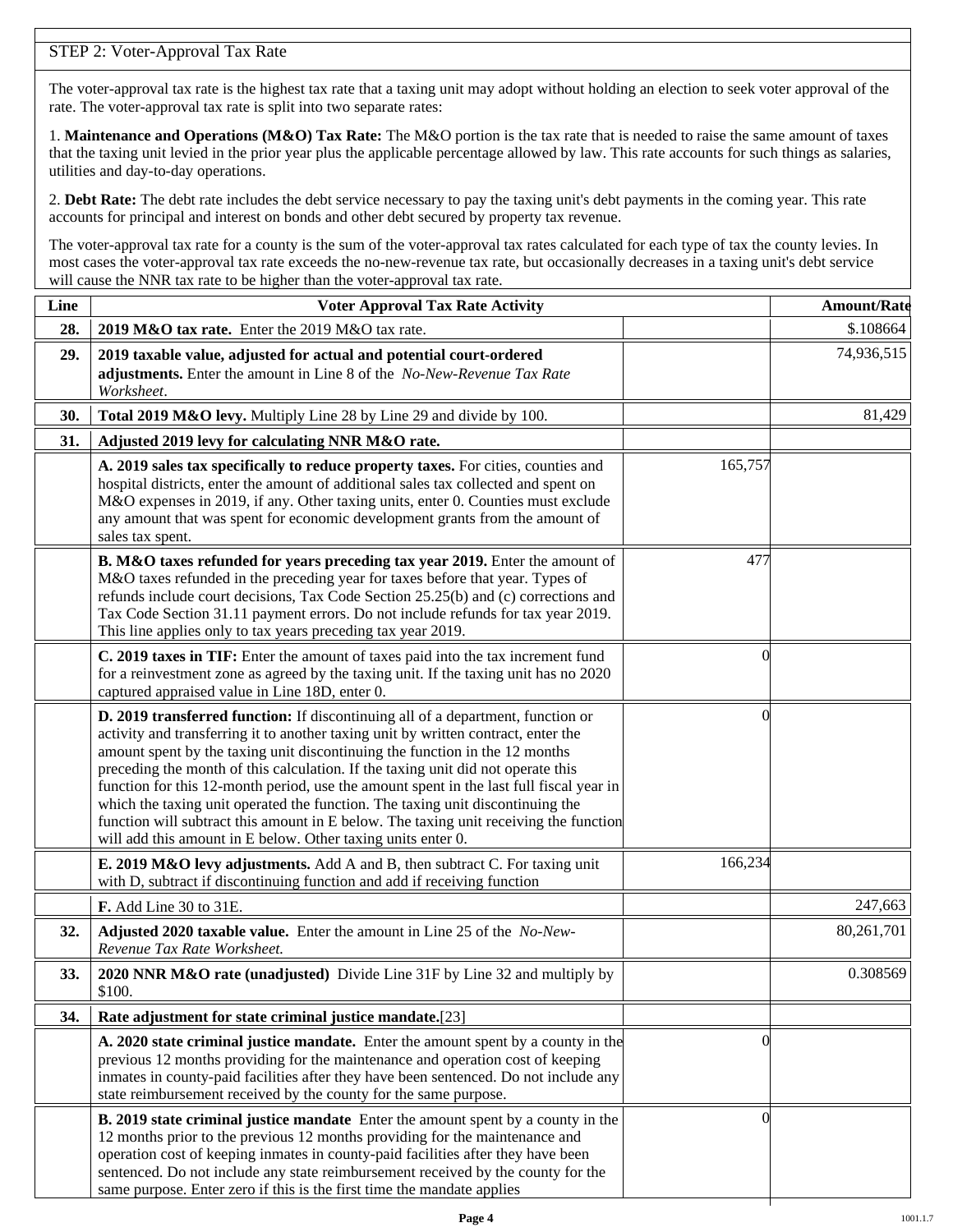| Line | <b>Voter Approval Tax Rate Activity</b>                                                                                                                                                                                                                                                                                                                                                                                                                                                                                                                                                                                                                                                                                                                                                                                                                                                                                                                                                                                                                                      |          | <b>Amount/Rate</b> |
|------|------------------------------------------------------------------------------------------------------------------------------------------------------------------------------------------------------------------------------------------------------------------------------------------------------------------------------------------------------------------------------------------------------------------------------------------------------------------------------------------------------------------------------------------------------------------------------------------------------------------------------------------------------------------------------------------------------------------------------------------------------------------------------------------------------------------------------------------------------------------------------------------------------------------------------------------------------------------------------------------------------------------------------------------------------------------------------|----------|--------------------|
|      | C. Subtract B from A and divide by Line 32 and multiply by \$100                                                                                                                                                                                                                                                                                                                                                                                                                                                                                                                                                                                                                                                                                                                                                                                                                                                                                                                                                                                                             | 0.000000 |                    |
|      | <b>D.</b> Enter the rate calculated in C. If not applicable, enter 0.                                                                                                                                                                                                                                                                                                                                                                                                                                                                                                                                                                                                                                                                                                                                                                                                                                                                                                                                                                                                        |          | 0.000000           |
| 35.  | Rate adjustment for indigent health care expenditures[24]                                                                                                                                                                                                                                                                                                                                                                                                                                                                                                                                                                                                                                                                                                                                                                                                                                                                                                                                                                                                                    |          |                    |
|      | A. 2020 indigent health care expenditures Enter the amount paid by a taxing unit<br>providing for the maintenance and operation cost of providing indigent health care<br>for the period beginning on July 1, 2019 and ending on June 30, 2020, less any state<br>assistance received for the same purpose                                                                                                                                                                                                                                                                                                                                                                                                                                                                                                                                                                                                                                                                                                                                                                   | ſ        |                    |
|      | B. 2019 indigent health care expenditures Enter the amount paid by a taxing unit<br>providing for the maintenance and operation cost of providing indigent health care<br>for the period beginning on July 1, 2018 and ending on June 30, 2019, less any state<br>assistance received for the same purpose                                                                                                                                                                                                                                                                                                                                                                                                                                                                                                                                                                                                                                                                                                                                                                   | 0        |                    |
|      | C. Subtract B from A and divide by Line 32 and multiply by \$100                                                                                                                                                                                                                                                                                                                                                                                                                                                                                                                                                                                                                                                                                                                                                                                                                                                                                                                                                                                                             | 0.000000 |                    |
|      | <b>D.</b> Enter the rate calculated in C. If not applicable, enter 0.                                                                                                                                                                                                                                                                                                                                                                                                                                                                                                                                                                                                                                                                                                                                                                                                                                                                                                                                                                                                        |          | 0.000000           |
| 36.  | Rate adjustment for county indigent defense compensation.[25]                                                                                                                                                                                                                                                                                                                                                                                                                                                                                                                                                                                                                                                                                                                                                                                                                                                                                                                                                                                                                |          |                    |
|      | A. 2020 indigent defense compensation expenditures. Enter the amount paid by<br>a county to provide appointed counsel for indigent individuals for the period<br>beginning on July 1, 2019 and ending on June 30, 2020, less any state grants<br>received by the county for the same purpose                                                                                                                                                                                                                                                                                                                                                                                                                                                                                                                                                                                                                                                                                                                                                                                 | 0        |                    |
|      | B. 2019 indigent defense compensation expenditures. Enter the amount paid by a<br>county to provide appointed counsel for indigent individuals for the period<br>beginning on July 1, 2018 and ending on June 30, 2019, less any state grants<br>received by the county for the same purpose                                                                                                                                                                                                                                                                                                                                                                                                                                                                                                                                                                                                                                                                                                                                                                                 | 0        |                    |
|      | C. Subtract B from A and divide by Line 32 and multiply by \$100                                                                                                                                                                                                                                                                                                                                                                                                                                                                                                                                                                                                                                                                                                                                                                                                                                                                                                                                                                                                             | 0.000000 |                    |
|      | <b>D.</b> Multiply B by 0.05 and divide by Line 32 and multiply by \$100.                                                                                                                                                                                                                                                                                                                                                                                                                                                                                                                                                                                                                                                                                                                                                                                                                                                                                                                                                                                                    | 0.000000 |                    |
|      | <b>E.</b> Enter the lessor of C and D. If not applicable, enter 0.                                                                                                                                                                                                                                                                                                                                                                                                                                                                                                                                                                                                                                                                                                                                                                                                                                                                                                                                                                                                           |          | 0.000000           |
| 37.  | Rate adjustment for county hospital expenditures.                                                                                                                                                                                                                                                                                                                                                                                                                                                                                                                                                                                                                                                                                                                                                                                                                                                                                                                                                                                                                            |          |                    |
|      | A. 2020 eligible county hospital expenditures Enter the amount paid by the<br>county or municipality to maintain and operate an eligible county hospital for the<br>period beginning on July 1, 2019 and ending on June 30, 2020                                                                                                                                                                                                                                                                                                                                                                                                                                                                                                                                                                                                                                                                                                                                                                                                                                             | 0        |                    |
|      | <b>B. 2019 eligible county hospital expenditures</b> Enter the amount paid by the county<br>or municipality to maintain and operate an eligible county hospital for the period<br>beginning on July 1, 2018 and ending on June 30, 2019                                                                                                                                                                                                                                                                                                                                                                                                                                                                                                                                                                                                                                                                                                                                                                                                                                      | $\Omega$ |                    |
|      | C. Subtract B from A and divide by Line 32 and multiply by \$100                                                                                                                                                                                                                                                                                                                                                                                                                                                                                                                                                                                                                                                                                                                                                                                                                                                                                                                                                                                                             | 0.000000 |                    |
|      | <b>D.</b> Multiply B by 0.08 and divide by Line 32 and multiply by \$100                                                                                                                                                                                                                                                                                                                                                                                                                                                                                                                                                                                                                                                                                                                                                                                                                                                                                                                                                                                                     | 0.000000 |                    |
|      | <b>E.</b> Enter the lessor of C and D, if applicable. If not applicable, enter 0.                                                                                                                                                                                                                                                                                                                                                                                                                                                                                                                                                                                                                                                                                                                                                                                                                                                                                                                                                                                            |          | 0.000000           |
| 38.  | Adjusted 2020 NNR M&O rate. Add Lines 33, 34D, 35D, 36E, and 37E.                                                                                                                                                                                                                                                                                                                                                                                                                                                                                                                                                                                                                                                                                                                                                                                                                                                                                                                                                                                                            |          | 0.308569           |
| 39.  | 2020 voter-approval M&O rate. Enter the rate as calculated by the appropriate<br>scenario below.<br>Special Taxing Unit If the taxing unit qualifies as a special taxing unit, multiply<br>Line 38 by 1.08<br>-or-<br>Other Taxing Unit If the taxing unit does not qualify as a special taxing unit,<br>multiply Line 38 by 1.035.<br>-or-<br><b>Taxing unit affected by disaster declaration</b> If the taxing unit is located in an area<br>declared as disater area, the governing body may direct the person calculating the<br>voter-approval rate to calculate in the manner provided for a special taxing unit.<br>The taxing unit shall continue to calculate the voter-approval rate in this manner<br>until the earlier of 1) the second year in which total taxable value on the certified<br>appraisal roll exceeds the total taxable value of the tax year in which the disaster<br>occurred, and 2) the third tax year after the tax year in which the disaster occurred.<br>If the taxing unit qualifies under this scenario, multiply Line 38 by 1.08. [27] |          | 0.333254           |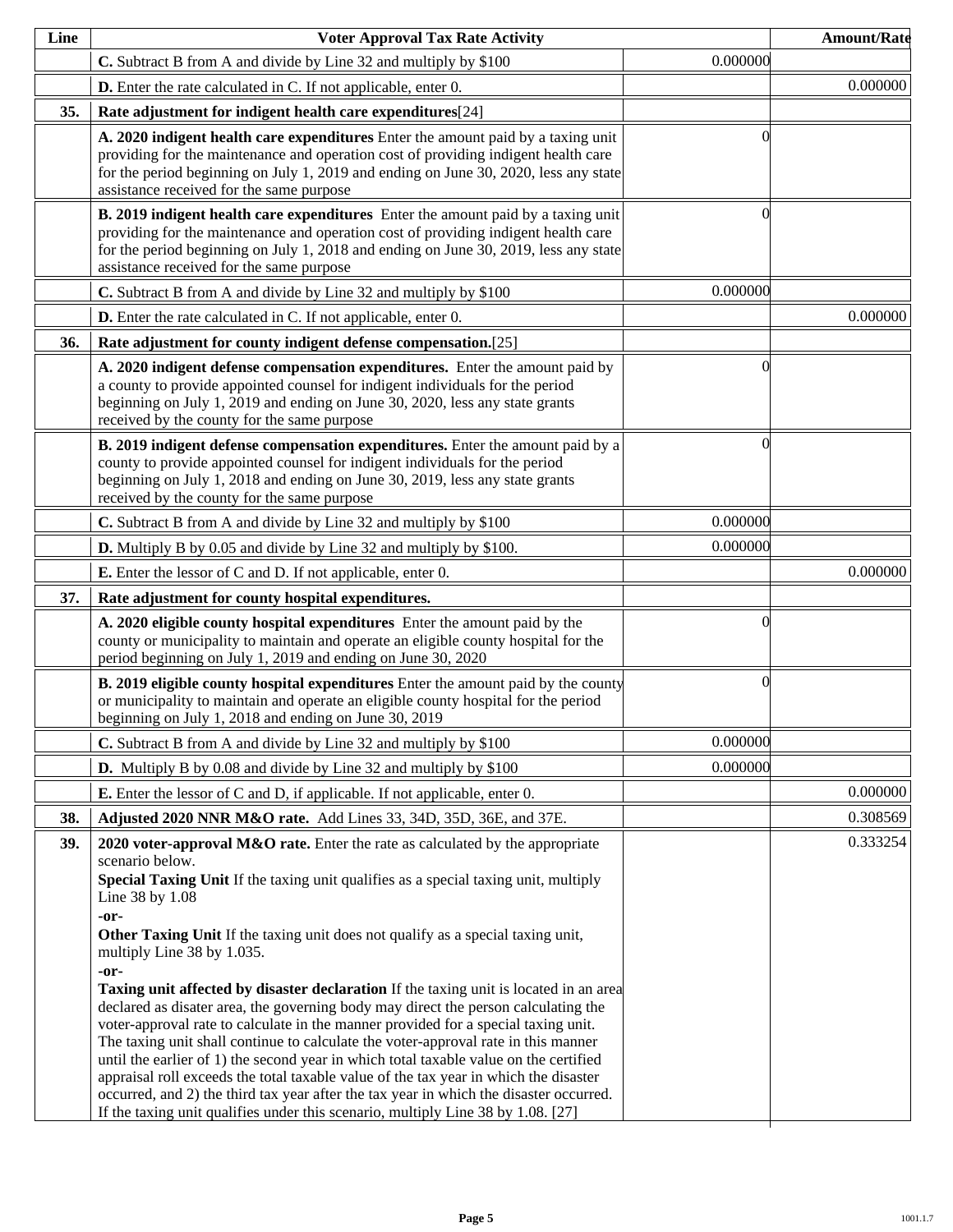| Line | <b>Voter Approval Tax Rate Activity</b>                                                                                                                                                                                                                                                                                                                                               |          | <b>Amount/Rate</b> |
|------|---------------------------------------------------------------------------------------------------------------------------------------------------------------------------------------------------------------------------------------------------------------------------------------------------------------------------------------------------------------------------------------|----------|--------------------|
| 40.  | Total 2020 debt to be paid with property taxes and additional sales tax<br>revenue. Debt means the interest and principal that will be paid on debts that:<br>(1) are paid by property taxes,<br>(2) are secured by property taxes,<br>(3) are scheduled for payment over a period longer than one year, and<br>$(4)$ are not classified in the taxing unit's budget as M&O expenses. |          |                    |
|      | A. Debt also includes contractual payments to other taxing units that have incurred<br>debts on behalf of this taxing unit, if those debts meet the four conditions above.<br>Include only amounts that will be paid from property tax revenue. Do not include<br>appraisal district budget payments.<br>Enter debt amount                                                            | 223,443  |                    |
|      | B. Subtract unencumbered fund amount used to reduce total debt.                                                                                                                                                                                                                                                                                                                       | $\Omega$ |                    |
|      | C. Subtract certified amount spent from sales tax to reduce debt(enter zero if<br>none)                                                                                                                                                                                                                                                                                               |          |                    |
|      | D. Subtract amount paid from other resources                                                                                                                                                                                                                                                                                                                                          | $\Omega$ |                    |
|      | E. Adjusted debt Subtract B, C and D from A                                                                                                                                                                                                                                                                                                                                           |          | 223,443            |
| 41.  | Certified 2019 excess debt collections Enter the amount certified by the collector.                                                                                                                                                                                                                                                                                                   |          | $\Omega$           |
| 42.  | Adjusted 2020 debt Subtract Line 41 from Line 40E                                                                                                                                                                                                                                                                                                                                     |          | 223,443            |
| 43.  | 2020 anticipated collection rate.                                                                                                                                                                                                                                                                                                                                                     |          |                    |
|      | A. Enter the 2020 anticipated collection rate certified by the collector                                                                                                                                                                                                                                                                                                              | 100.00   |                    |
|      | <b>B.</b> Enter the 2019 actual collection rate                                                                                                                                                                                                                                                                                                                                       | 0.93     |                    |
|      | C. Enter the 2018 actual collection rate                                                                                                                                                                                                                                                                                                                                              | 0.94     |                    |
|      | D. Enter the 2017 actual collection rate                                                                                                                                                                                                                                                                                                                                              | 0.93     |                    |
|      | <b>E.</b> If the anticipated collection rate in A is lower than actual collection rates in B, C<br>and D, enter the lowest collection rate from B, C and D. If the anticipated rate in A<br>is higher than at least one of the rates in the prior three years, enter the rate from A.<br>Note that the rate can be greater than 100%.                                                 |          | 100.00             |
| 44.  | 2020 debt adjusted for collections. Divide Line 42 by Line 43E.                                                                                                                                                                                                                                                                                                                       |          | 223,443            |
| 45.  | 2020 total taxable value. Enter the amount on Line 21 of the No-New-Revenue<br>Tax Rate Worksheet.                                                                                                                                                                                                                                                                                    |          | 82,466,601         |
| 46.  | 2020 debt rate Divide Line 44 by Line 45 and multiply by \$100.                                                                                                                                                                                                                                                                                                                       |          | 0.270949           |
| 47.  | 2020 voter-approval tax rate. Add Line 39 and 46.                                                                                                                                                                                                                                                                                                                                     |          | 0.604203           |
| 48.  | <b>COUNTIES ONLY.</b> Add together the voter-approval tax rate for each type of tax<br>the county livies. The total is the 2020 county voter-approval tax rate.                                                                                                                                                                                                                       |          |                    |
|      | STEP 3 NNR Tax Rate and Voter-Approval Tax Rate Adjustments for Additional Sales tAx to Reduce Property Taxes                                                                                                                                                                                                                                                                         |          |                    |

Cities, counties and hospital districts may levy a sales tax specifically to reduce property taxes. Local voters by election must approve imposing or abolishing the additional sales tax. If approved, the taxing unit must reduce its NNR and voter-approval tax rates to offset the expected sales tax revenue.

This section should only be completed by a county, city or hospital district that is required to adjust its NNR tax rate and/or voterapproval tax rate because it adopted the additional sales tax.

| Line | <b>Additional Sales and Use Tax Worksheet</b>                                                                                                                                                                                                                                                                                                                                                                                                                                                | <b>Amount/Rate</b> |
|------|----------------------------------------------------------------------------------------------------------------------------------------------------------------------------------------------------------------------------------------------------------------------------------------------------------------------------------------------------------------------------------------------------------------------------------------------------------------------------------------------|--------------------|
| 49.  | Taxable sales. For taxing units that adopted the sales tax in November 2019 or May<br>2020, enter the Comptroller's estimate of taxable sales for the previous four<br>quarters [32]. Estimates of taxable sales may be obtained through the Comptroller's<br>Allocation Historical Summary webpage. Taxing units that adopted the sales tax<br>before November 2019, skip this line.                                                                                                        | $\Omega$           |
| 50.  | <b>Estimated sales tax revenue.</b> Counties exclude any amount that is or will be spent<br>for economic development grants from the amount of estimated sales tax<br>revenue. $[33]$<br>Taxing units that adopted the sales tax in November 2019 or in May 2020.<br>Multiply the amount on Line 49 by the sales tax rate (.01, .005 or .0025, as<br>applicable) and multiply the result by $.95$ [34] -or-<br>Taxing units that adopted the sales tax before November 2019. Enter the sales | 165,757            |
|      | tax revenue for the previous four quarters. Do not multiply by .95.                                                                                                                                                                                                                                                                                                                                                                                                                          |                    |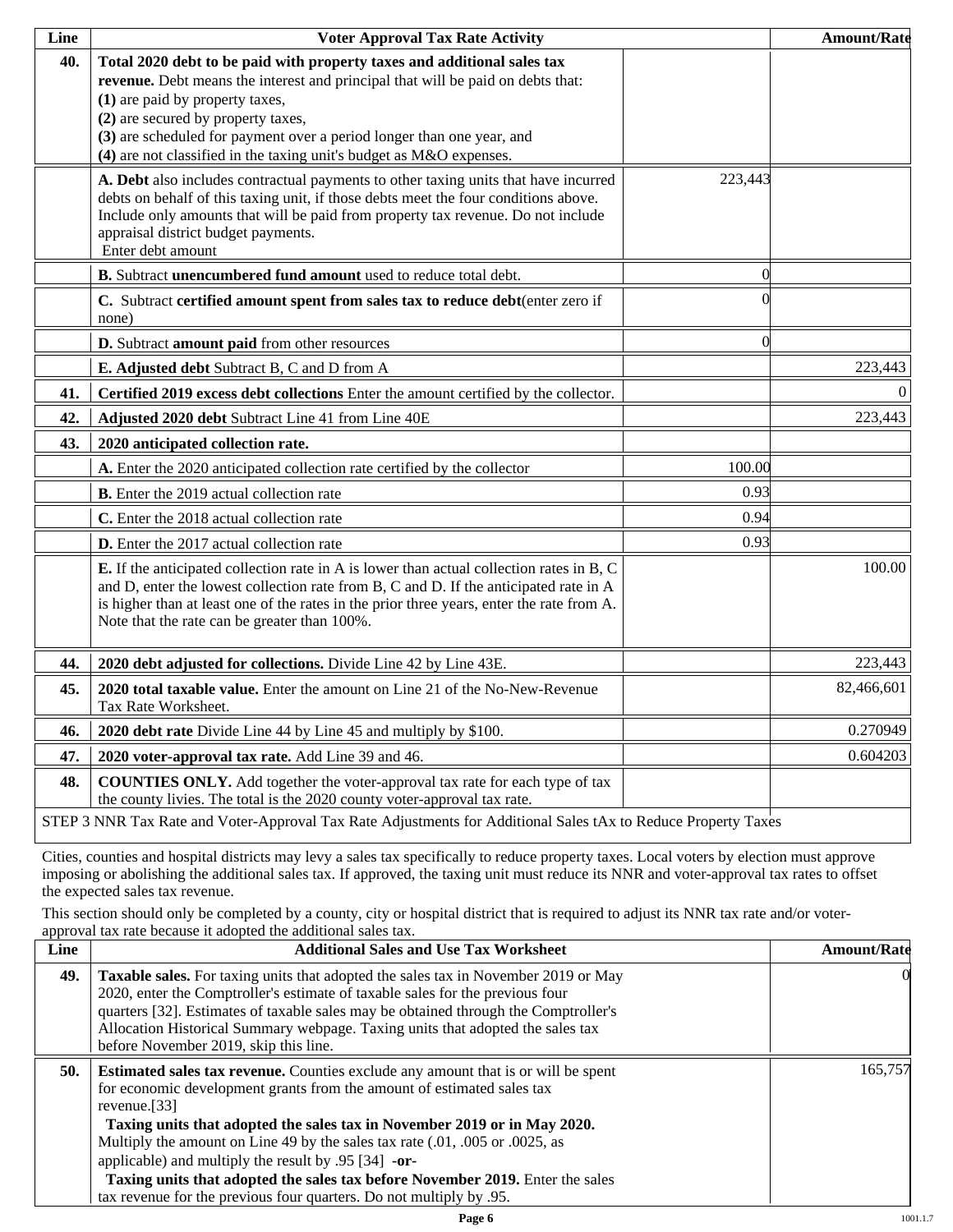| Line | <b>Additional Sales and Use Tax Worksheet</b>                                                                                                                                                                                             | <b>Amount/Rate</b> |
|------|-------------------------------------------------------------------------------------------------------------------------------------------------------------------------------------------------------------------------------------------|--------------------|
| 51.  | 2020 total taxable value. Enter the amount from Line 21 of the No-New-Revenue<br>Tax Rate Worksheet                                                                                                                                       | 82,466,601         |
| 52.  | Sales tax adjustment rate. Divide Line 50 by Line 51 and multiply by \$100.                                                                                                                                                               | 0.200999           |
| 53.  | 2020 NNR tax rate, unadjusted for sales tax $[35]$ . Enter the rate from Line 26 or<br>27, as applicable, on the No-New-Revenue Tax Rate Worksheet.                                                                                       | \$.377132          |
| 54.  | 2020 NNR tax rate, adjusted for sales tax.<br>Taxing units that adopted the sales tax in November 2019 or in May 2020.<br>Subtract Line 52 from Line 53. Skip to Line 55 if you adopted the additional sales<br>tax before November 2019. | \$.377132          |
| 55.  | 2020 voter-approval tax rate, unadjusted for sales tax. [36] Enter the rate from<br>Line 47 or Line 48 as applicable, of the Voter-Approval Tax Rate<br>Worksheet                                                                         | 0.604203           |
| 56.  | 2020 voter-approval tax rate, adjusted for sales tax.<br>Subtract Line 52 from Line 55.<br>[38]Tex. Tax Code Section<br>[37]Tex. Tax Code Section                                                                                         | 0.403204           |

#### STEP 4: Additional Rollback Protection for Pollution Control

A taxing unit may raise its rate for M&O funds used to pay for a facility, device or method for the control of air, water or land pollution. This includes any land, structure, building, installation, excavation, machinery, equipment or device that is used, constructed, acquired or installed wholly or partly to meet or exceed pollution control requirements. The taxing unit's expenses are those necessary to meet the requirements of a permit issued by the Texas Commission on Environmental Quality (TCEQ). The taxing unit must provide the tax assessor with a copy of the TCEQ letter of determination that states the portion of the cost of the installation for pollution control.

This section should only be completed by a taxing unit that uses M&O Funds to pay for a facility, device or method for the control of air, water or land pollution.

This section should only by completed by a taxing unit that uses M&O funds to pay for a facility, device or method for the control of air, water or land pollution.

| Line | <b>Activity</b>                                                                                                                                                                                                                                    | <b>Amount/Rate</b>      |
|------|----------------------------------------------------------------------------------------------------------------------------------------------------------------------------------------------------------------------------------------------------|-------------------------|
| 57.  | Certified expenses from the Texas Commission on Environmental Quality (TCEQ). Enter the amount<br>certified in the determination letter from TCEQ [37]. The taxing unit shall provide its tax assessor-collector<br>with a copy of the letter.[38] | $\vert \$\text{O}\vert$ |
| 58.  | <b>2020 total taxable value.</b> Enter the amount from Line 21 of the No-New-Revenue Tax Rate Worksheet.                                                                                                                                           | \$82,466,601            |
| 59.  | <b>Additional rate for pollution control.</b> Divide Line 57 by Line 58 and multiply by \$100.                                                                                                                                                     | 0.000000                |
| 60.  | 2020 voter-approval tax rate, adjusted for pollution control. Add Line 59 to one of the following lines<br>(as applicable): Line 47, Line 48 (counties) or Line 56 (taxing units with the additional sales tax).                                   | 0.403204                |

**[37]Tex. Tax Code Section [38]Tex. Tax Code Section**